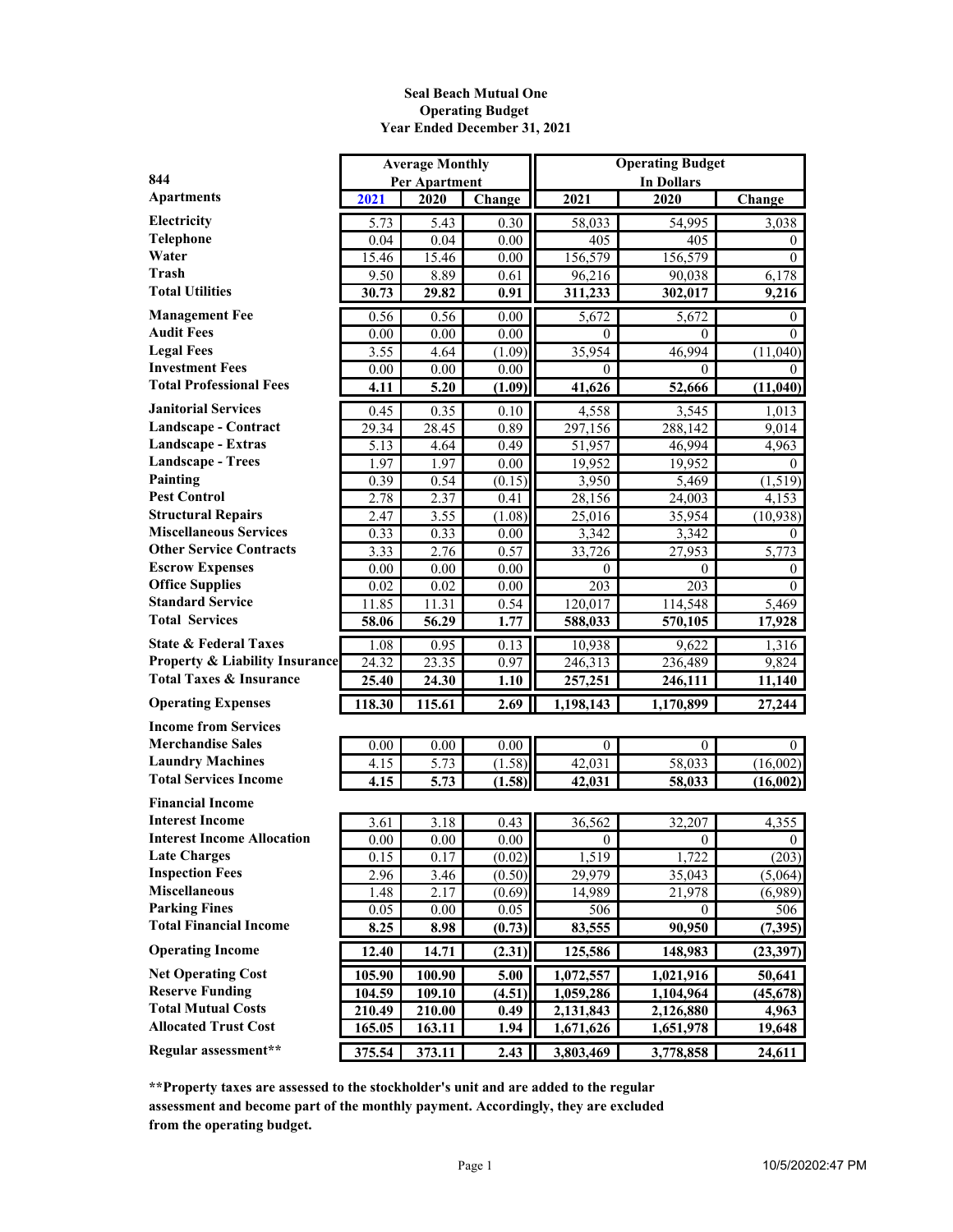## **Seal Beach Mutual One Assessment And Reserve Funding Disclosure Summary**

| 1) The current regular assessment per ownership interest per month is \$ | 375.54 and |  |
|--------------------------------------------------------------------------|------------|--|
| the portion allocated to reserves per ownership interest per month is \$ | 94.88      |  |

- 2) Neither the board nor the members have approved additional assessments for any purpose.
- 3) Based upon the most recent reserve study and other information available to the board of directors, will currently projected reserve account balances be sufficient at the end of each year to meet the association's obligation for repair and/or replacement of major component during the next 30 years?

Yes X No

- 4) If the answer to #3 is no, what additional assessments or other contributions to reserves would be necessary to ensure that sufficient reserve funds will be available each year during the next 30 years that have not yet been approved by the board or the members?
- 5) No major components, were omitted from the reserve study, and none are excluded from the existing reserve funding:
- 6) Based on the method of calculation in paragraph (4) of subdivision (b) of Section 5570, the estimated required amount to be in the reserve fund at the end of the 2020 fiscal year is \$5,020,467 based in whole or in part on the last reserve study or update prepared by the board as of 9/25/2020. The projected reserve fund cash balance at the end of the 2020 fiscal year is \$ 3,851,251 in reserves being 76.7% funded at this date.
- 7) Based on the method of calculation in paragraph (4) of subdivision (b) of Section 5570, the estimated required amount to be in the reserve fund, the projected fund balance of those years, taking into account only assessments approved and the other known revenues, and the percentage funded at the end of each of the next five years is:

|      | Required    | Projected |          |
|------|-------------|-----------|----------|
| Year | Funding     | Fund Bal. | % Funded |
| 2021 | \$3,075,036 | 3,056,207 | 99.4%    |
| 2022 | 2,900,410   | 2,881,577 | 99.4%    |
| 2023 | 3,757,044   | 3,738,208 | 99.5%    |
| 2024 | 4,627,357   | 4,608,517 | 99.6%    |
| 2025 | 5,539,537   | 5,520,693 | 99.7%    |

This financial representation set forth in this summary is based on the best estimates of the board at this time and is further predicated on the board maintaining the current Reserve Funding Plan.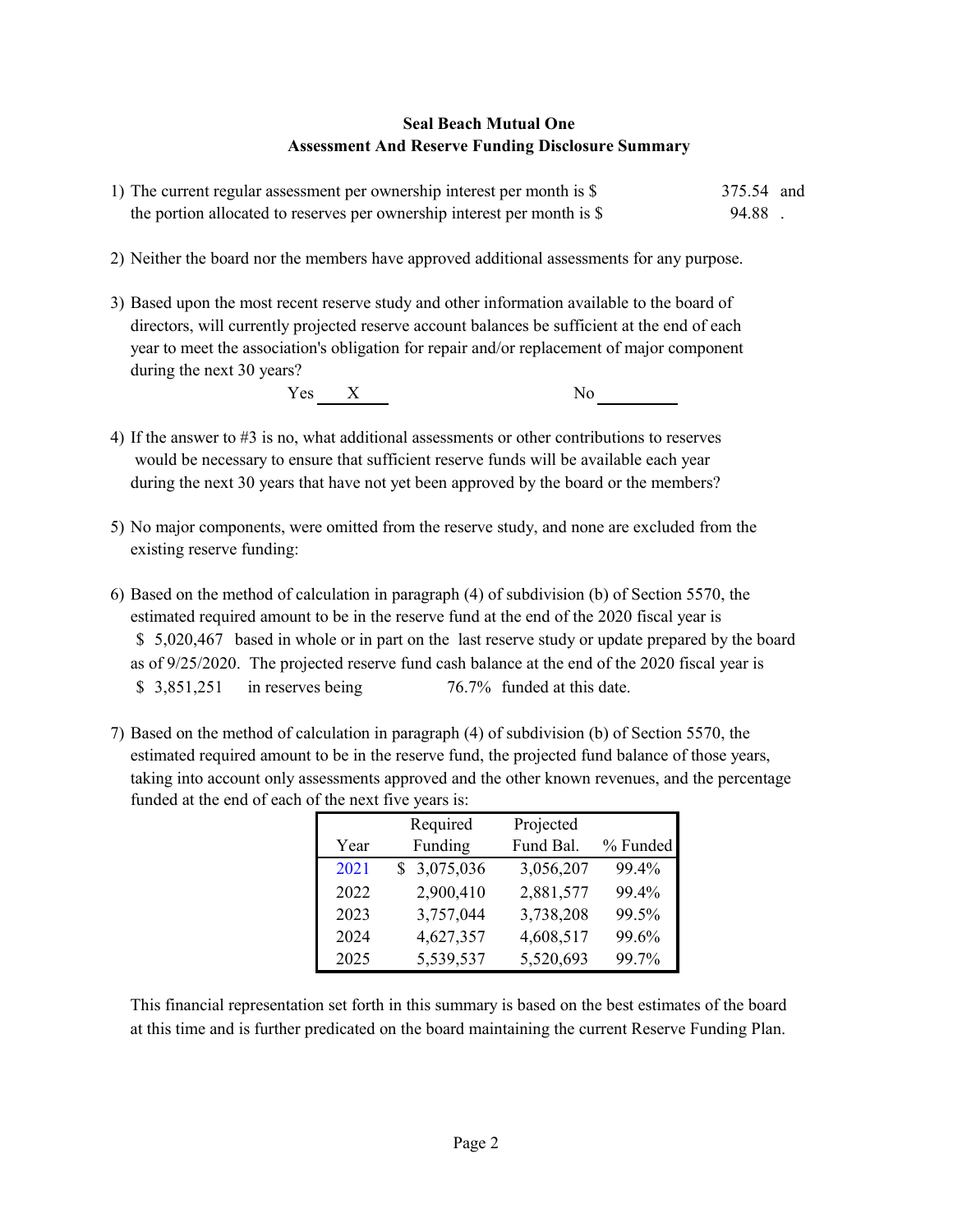# **Seal Beach Mutual One Replacement Reserve Summary Budget Year 2021**

**While preparing the annual operating budget, the board reviews the conditions and assumptions regarding the common interest of the Mutual. This review consists of updating the replacement cost and remaining useful life of the Mutual's common interest property. This data is used to develop reserve requirements using the formula set forth in Civil Code 5570 (b) (4). The board expects to finance all replacements through regular assessments to the shareholders. Accordingly, the board does not plan any special assessments.**

|                |               | <b>Estimated</b> |             |                 |                  | <b>Reserve Funding</b> |                  |
|----------------|---------------|------------------|-------------|-----------------|------------------|------------------------|------------------|
|                | <b>Useful</b> | Remaining        | Replacement | <b>Required</b> | <b>Estimated</b> | <b>Planned 2021</b>    | <b>Estimated</b> |
| Fund           | Life          | Life             | Cost        | <b>Funding</b>  | Beg. Bal.        | <b>Funding</b>         | % Funded         |
| Paint          | $5 - 10$      | $0 - 4$          | 916,500     | 900,000         | 697,599          | 80,000                 | 86.4%            |
| Roof           | $18 - 25$     | $13 - 20$        | 4,934,500   | 1,277,125       | 418,756          | 50,000                 | 36.7%            |
| Infrastructure | $-100$        | $0 - 46$         | 7,940,300   | 2,843,342       | 2,734,896        | 830,956                | 125.4%           |
| Total          |               |                  | 13,791,300  | 5,020,467       | 3,851,251        | 960,956                | 95.9%            |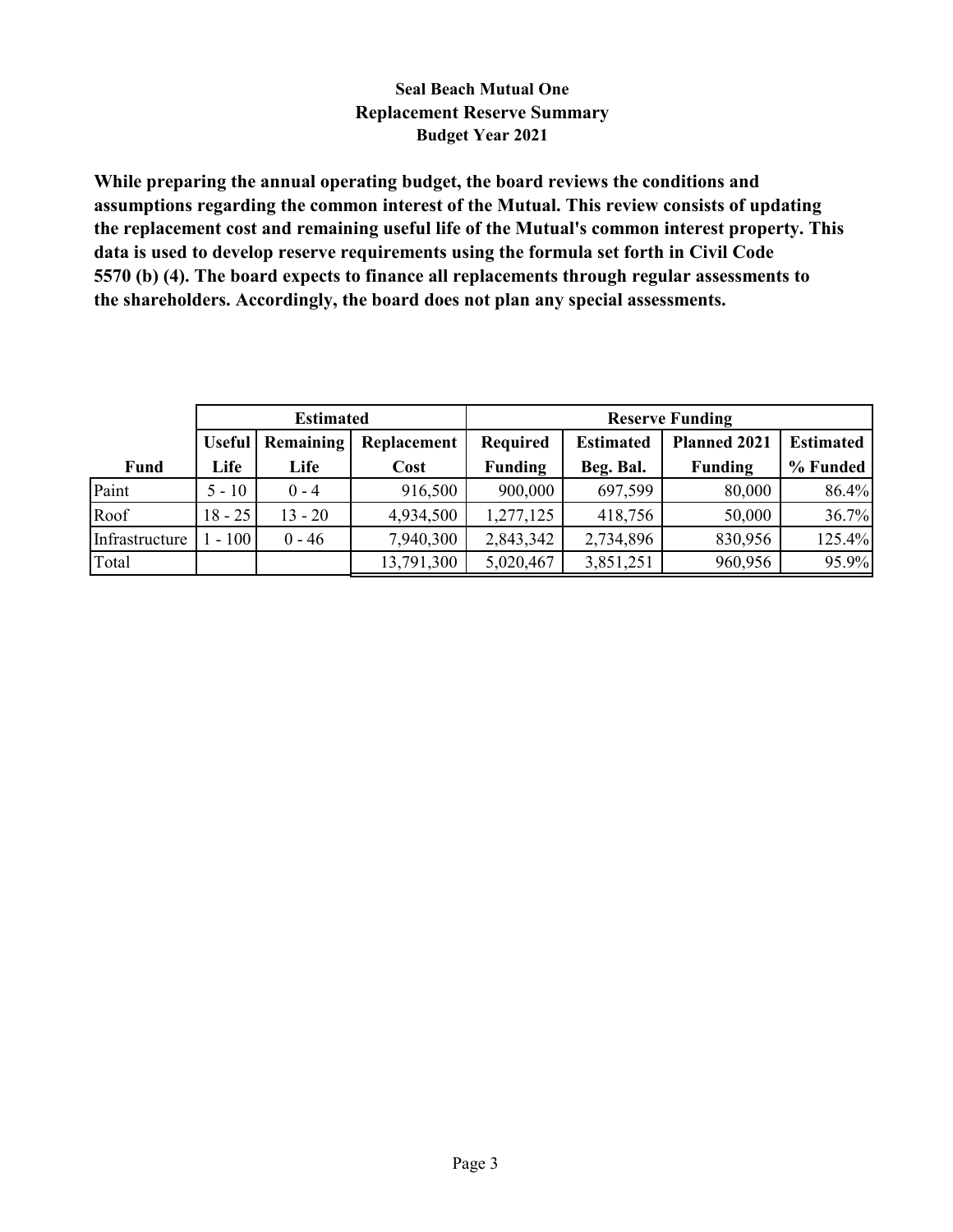# **Seal Beach Mutual One Project Listing for Budget Year - Based on Fully Funded Balance page 14 of the Reserve Study Dated 9/17/2020**

## **2021**

|                              | <b>Painting Reserve Projects</b> |                |            |                  |                      |      |                          |      |      |               |                 |                |            |               |  |
|------------------------------|----------------------------------|----------------|------------|------------------|----------------------|------|--------------------------|------|------|---------------|-----------------|----------------|------------|---------------|--|
|                              |                                  | Unit           |            | <b>Base Line</b> | Year                 | Repl | Yrs. In   Useful   Years |      |      | <b>Fnding</b> | <b>Required</b> | Est.           | Surplus/   | $\%$          |  |
| <b>Description</b>           |                                  | Cost           | Year       | Cost             | <i><b>Acqurd</b></i> | Year | Serv.                    | Life | Left | <b>Ratio</b>  | <b>Balance</b>  | <b>Beg Bal</b> | (Deficit)  | <b>Funded</b> |  |
| Laundry Rooms Repaint        | 18                               |                | 750   2021 | 13,500           | 2011                 | 2021 |                          | 10   |      | $100.00\%$    | 13,500          | 10,464         | (3,036)    |               |  |
| Light Poles Repaint          | 385                              |                | 86 2021    | 33,000           | 2017                 | 2025 |                          |      |      | $50.00\%$     | 16,500          | 12,789         | (3,711)    |               |  |
| Stucco Repaint               | 128                              | 2,891          | 2021       | 370,000          | 2011                 | 2021 | 10                       | 10   |      | 100.00%       | 370,000         | 286,791        | (83,209)   |               |  |
| <b>Wood Surfaces Repaint</b> | 108                              | $4,630$   2021 |            | 500,000          | 2016                 | 2021 |                          |      |      | 100.00%       | 500,000         | 387,555        | (112, 445) |               |  |
| Set aside for painting       |                                  |                |            | 916,500          |                      |      |                          |      |      |               | 900,000         | 697,599        | (202, 401) |               |  |

#### **Roofing Reserve Projects**

|                        |    | Unit   |      | <b>Base Line</b> |                      | Repl |       | Yrs. In Useful | Years | Fnding   | <b>Required</b> | Est.           | Surplus/   | %             |
|------------------------|----|--------|------|------------------|----------------------|------|-------|----------------|-------|----------|-----------------|----------------|------------|---------------|
| <b>Description</b>     |    | Cost   | Year | Cost             | <i><b>Acqurd</b></i> | Year | Serv. | Life           | Left  | Ratio    | <b>Balance</b>  | <b>Beg Bal</b> | (Deficit)  | <b>Funded</b> |
| Laundry Room Roofs     | 18 | ,889   | 2021 | 34,000           |                      | 2039 |       |                |       | $0.00\%$ |                 |                |            |               |
| Apartment Roofs (2014) | 26 | 53,846 | 2021 | 0.400,000        | 2014                 | 2039 |       | 25             | 18    | 28.00%   | 392,000         | 128,533        | (263, 467) |               |
| Apartment Roofs (2015) | 41 | 63.415 | 2021 | 2,600,000        | 2015                 | 2040 |       | 25             | 19    | 24.00%   | 624,000         | 204,603        | (419,397)  |               |
| Apartment Roofs (2016) |    | 61,667 | 2021 | 185,000          | 2016                 | 2041 |       | 25             | 20    | 20.00%   | 37,000          | 12,132         | (24, 868)  |               |
| Carport Roofs (2014)   |    | 37,143 | 2021 | 260,000          | 2014                 | 2034 |       | 20             | 13    | 35.00%   | 91,000          | 29,838         | (61,162)   |               |
| Carport Roofs (2015)   |    | 35,000 | 2021 | 385,000          | 2015                 | 2035 |       | 20             | 14    | 30.00%   | 115,500         | 37,871         | (77, 629)  |               |
| Carport Roofs (2016)   |    | 35,250 | 2021 | 70,500           | 2016                 | 2036 |       | 20             | 15    | 25.00%   | 17,625          | 5,779          | (11, 846)  |               |
| Set aside for roofing  |    |        |      | 4,934,500        |                      |      |       |                |       |          | 1,277,125       | 418,756        | (858,369)  |               |

## **Infrastructure Reserve Projects**

|                            |     | Unit         |            | <b>Base Line</b> | Year                 | Repl        | Yrs. In Useful |          | Years | <b>Fnding</b> | <b>Required</b> | Est.           | Surplus/  | $\%$          |
|----------------------------|-----|--------------|------------|------------------|----------------------|-------------|----------------|----------|-------|---------------|-----------------|----------------|-----------|---------------|
| <b>Description</b>         |     | Cost         | Year       | Cost             | <i><b>Acqurd</b></i> | <b>Year</b> | Serv.          | Life     | Left  | <b>Ratio</b>  | <b>Balance</b>  | <b>Beg Bal</b> | (Deficit) | <b>Funded</b> |
| Elastomeric Flr Resurface  | 18  |              | 2,861 2021 | 51,500           | 2012                 | 2032        |                | 20       |       | $45.00\%$     | 23,175          | 22,291         | (884)     |               |
| Concrete - Repair          |     | 100,000 2021 |            | 100,000          |                      | 2021        |                |          |       | 100.00%       | 100,000         | 96,186         | (3,814)   |               |
| Pole Lights - Replace      | 340 |              | 694 2021   | 236,000          | 2017                 | 2042        |                | 25       |       | 16.00%        | 37,760          | 36,320         | (1,440)   |               |
| Meter Doors Replacement    | 67  |              | 813 2021   | 54,500           | 2019                 | 2044        |                | つぐ<br>ZJ | 23    | 8.00%         | 4,360           | 4,194          | (166)     |               |
| Utility Doors Replacement  | 85  |              | 800 2021   | 68,000           | 2002                 | 2022        | 19             | 20       |       | 95.00%        | 64,600          | 62,136         | (2,464)   |               |
| Laundry Water Heaters (<20 | 20  |              | 4,000 2021 | 80,000           | 2014                 | 2029        |                |          |       | 46.67%        | 37,333          | 35,909         | (1,424)   |               |
| Laundry Water Heaters (201 | -16 |              | 4,000 2021 | 64,000           | 2020                 | 2035        |                |          | 14    | 6.67%         | 4,267           | 4,104          | (163)     |               |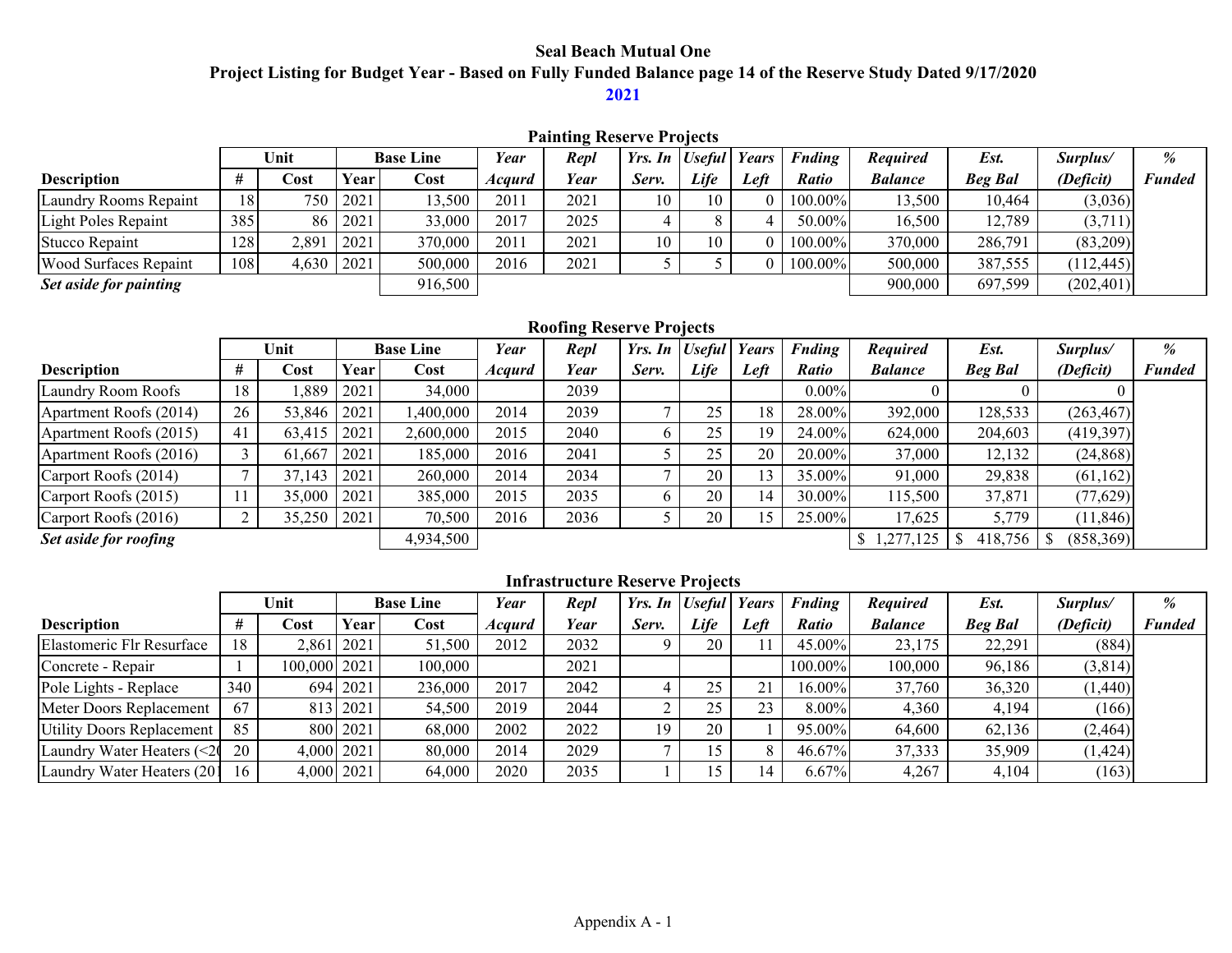### **Seal Beach Mutual One Project Listing for Budget Year - Based on Fully Funded Balance page 14 of the Reserve Study Dated 9/17/2020 2021**

|                                  |     |             |      |                  |               | THIT ASTEQUE RESERVE FROJECTS, CONTINUED |        |                  |              |               |                 |                |               |               |
|----------------------------------|-----|-------------|------|------------------|---------------|------------------------------------------|--------|------------------|--------------|---------------|-----------------|----------------|---------------|---------------|
|                                  |     |             |      | <b>Base Line</b> | Year          | Repl                                     |        | Yrs. In   Useful | <b>Years</b> | <b>Fnding</b> | <b>Required</b> | Est.           | Surplus/      | %             |
| <b>Description</b>               |     | Cost        | Year | Cost             | <b>Acqurd</b> | Year                                     | Serv.  | Life             | Left         | <b>Ratio</b>  | <b>Balance</b>  | <b>Beg Bal</b> | (Deficit)     | <b>Funded</b> |
| Clay Lines - Replace             | 18  | 36,389      | 2021 | 655,000          |               | 2062                                     |        |                  | 41           | 59.00%        | 386,450         | 371,711        | (14, 739)     |               |
| Sewer Re-lining (2021)           | 35  | 18,000 2021 |      | 630,000          |               | 2021                                     |        |                  |              | 100.00%       | 630,000         | 605,972        | (24, 028)     |               |
| Sewer Re-lining (2022)           | 35  | 27,000 2021 |      | 945,000          |               | 2022                                     |        |                  |              | 96.67%        | 913,500         | 878,659        | (34, 841)     |               |
| Sewer Re-lining (2050)           | 35  | 45,000 2021 |      | 1,575,000        |               | 2050                                     |        |                  | 29           | 3.33%         | 52,500          | 50,498         | (2,002)       |               |
| Repiping Priect (2015)           | 23  | 43,478 2021 |      | 1,000,000        |               | 2065                                     |        |                  | 44           | 12.00%        | 120,000         | 115,423        | (4,577)       |               |
| Repiping Prject (2016)           | 36  | 43,056 2021 |      | 1,550,000        |               | 2066                                     |        |                  | 45           | 10.00%        | 155,000         | 149,088        | (5, 912)      |               |
| Repiping Prject (2017)           | 11  | 47,273      | 2021 | 520,000          |               | 2067                                     |        |                  | 46           | 8.00%         | 41,600          | 40,013         | (1, 587)      |               |
| <b>Laundry Counters Replaced</b> | 35  | 629         | 2021 | 22,000           | 2004          | 2024                                     | 17     | 20               |              | 85.00%        | 18,700          | 17,987         | (713)         |               |
| Irrigation Controllers Repla     | 18  | 1,389       | 2021 | 25,000           | 2012          | 2024                                     | 9      | 12               |              | 75.00%        | 18,750          | 18,035         | (715)         |               |
| Trees - Trim/Remove/Repl         |     | 17,500 2021 |      | 17,500           |               | 2021                                     |        |                  |              | 100.00%       | 17,500          | 16,833         | (667)         |               |
| Wood Repairs                     | 108 | 1,157       | 2021 | 125,000          | 2016          | 2021                                     | 5      | 5                |              | 100.00%       | 125,000         | 120,232        | (4,768)       |               |
| Gutters/Downspouts (2039)        | 26  | 2,250       | 2021 | 58,500           | 2014          | 2039                                     | $\tau$ | 25               | 18           | 28.00%        | 16,380          | 15,755         | (625)         |               |
| Gutters/Downspouts (2040)        | 41  | 2,220       | 2021 | 91,000           | 2015          | 2040                                     | 6      | 25               | 19           | 24.00%        | 21,840          | 21,007         | (833)         |               |
| Gutters/Downspouts (2041)        | 3   | 2,267       | 2021 | 6,800            | 2016          | 2041                                     | 5      | 25               | 20           | 20.00%        | 1,360           | 1,308          | (52)          |               |
| Attic Screens - Replace          | 280 | 129         | 2021 | 36,000           | 1993          | 2023                                     | 28     | 30               |              | 93.33%        | 33,600          | 32,318         | (1,282)       |               |
| Signage - Replace                |     | 29,500      | 2021 | 29,500           | 2011          | 2026                                     | 10     | 15               |              | 66.67%        | 19,667          | 18,917         | (750)         |               |
| Set aside for infrastructure     |     |             |      | 7,940,300        |               |                                          |        |                  |              |               | 2,843,342       | \$2,734,896    | (108, 446)    |               |
|                                  |     |             |      |                  |               |                                          |        |                  |              |               |                 |                |               |               |
| <b>Totals</b>                    |     |             |      | 13,791,300       |               |                                          |        |                  |              |               | \$5,020,467     | \$3,851,251    | \$(1,169,216) | 76.7%         |

### **Infrastructure Reserve Projects, continued**

\* The Mutual's 70 residential buildings are divided into separate clusters consisting of four buildings each. In the center of each building cluster is a laundry room. The building cluster and laundry room are considered a homogenous unit in determining the necessity and timing for painting and roofing.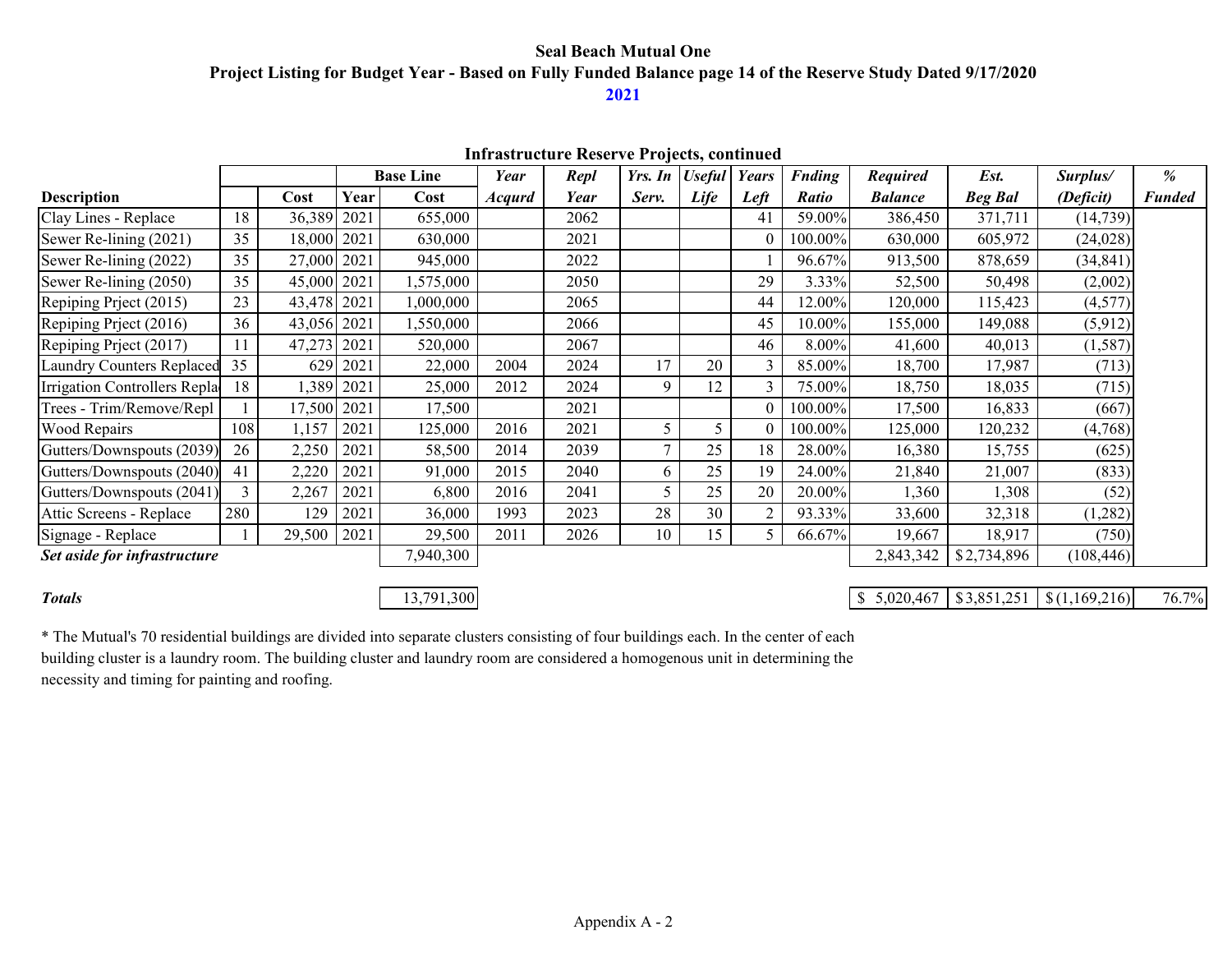## **Seal Beach Mutual One Reserve Contributions Work Sheet Budget Year 2021**

|                | <b>Estimated</b><br>Remaining         | <b>Current</b><br>Replacement |                 | <b>Reserve Balance</b>      |   | Annual    | Per Unit         |        |
|----------------|---------------------------------------|-------------------------------|-----------------|-----------------------------|---|-----------|------------------|--------|
| Fund           | Life                                  | Cost                          | <b>Required</b> | Est. Beg. Bal. Contribution |   |           | <b>Per Month</b> |        |
| Appliance      | Note $(1)$                            | 177,198                       | 177,198         | 89,550                      |   | 87,648    | -S               | 8.65   |
| Painting       | $0 - 4$                               | 916,500                       | 900,000         | 697,599                     |   |           | 80,000 Note (2)  |        |
| Roofing        | $13 - 20$                             | 4,934,500                     | 1,277,125       | 418,756                     |   |           | 50,000 Note (3)  |        |
| Infrastructure | $0 - 46$                              | 7,940,300                     | 2,843,342       | 2,734,896                   |   |           | 830,956 Note (4) |        |
|                | Contribution to the Replacement funds |                               | 5,020,467       | 3,851,251                   |   | 960,956   | <b>S</b>         | 94.88  |
| Contingency    |                                       |                               |                 | 337,706                     |   | 5,341     | Note $(5)$       |        |
| Emergency      |                                       |                               |                 | 400,194                     | S |           | 5,341 Note (6)   |        |
|                |                                       | Total for budget              |                 | 4,678,701                   |   | 1,059,286 | -\$              | 104.59 |

| Project Reserve Contribution Comparison |           |           |           |                 |  |  |  |  |  |  |  |  |
|-----------------------------------------|-----------|-----------|-----------|-----------------|--|--|--|--|--|--|--|--|
| Project                                 | 2021      | 2020      | Change    | <b>Chg PAPM</b> |  |  |  |  |  |  |  |  |
| Appliance                               | 87,648    | 144,008   | (56, 360) | (5.56)          |  |  |  |  |  |  |  |  |
| Painting                                | 80,000    | 80,000    |           |                 |  |  |  |  |  |  |  |  |
| Roofing                                 | 50,000    | 50,000    |           |                 |  |  |  |  |  |  |  |  |
| Infrastruct                             | 830,956   | 830,956   |           |                 |  |  |  |  |  |  |  |  |
| Operating                               | 5,341     |           | 5,341     | 0.53            |  |  |  |  |  |  |  |  |
| Emergency                               | 5,341     |           | 5,341     | 0.53            |  |  |  |  |  |  |  |  |
| Total                                   | 1,059,286 | 1,104,964 | (45, 678) | (4.51)          |  |  |  |  |  |  |  |  |

#### **Notes:**

*1) The appliance fund is used to fund the replacement of appliances and fixtures. The value of this fund is calculated annually and is the five-year average units replaced times the current replacement cost adjusted for planned expenditures during the budget year. Current installed replacement cost for this calculation is \$241,905 and the adjustment is a \$64,707 decrease for a total requirement of \$177,198. The board approved the 2021 funding of this reserve for \$87,648.*

- *2) The board determined funding of \$80,000 for 2021.*
- *3) The board determined funding of \$50,000 for 2021.*
- *4) The board determined funding of \$830,956 for 2021.*
- *5) The board determined funding of 5,341 for 2021.*
- *6) The board determined funding of 5,341 for 2021.*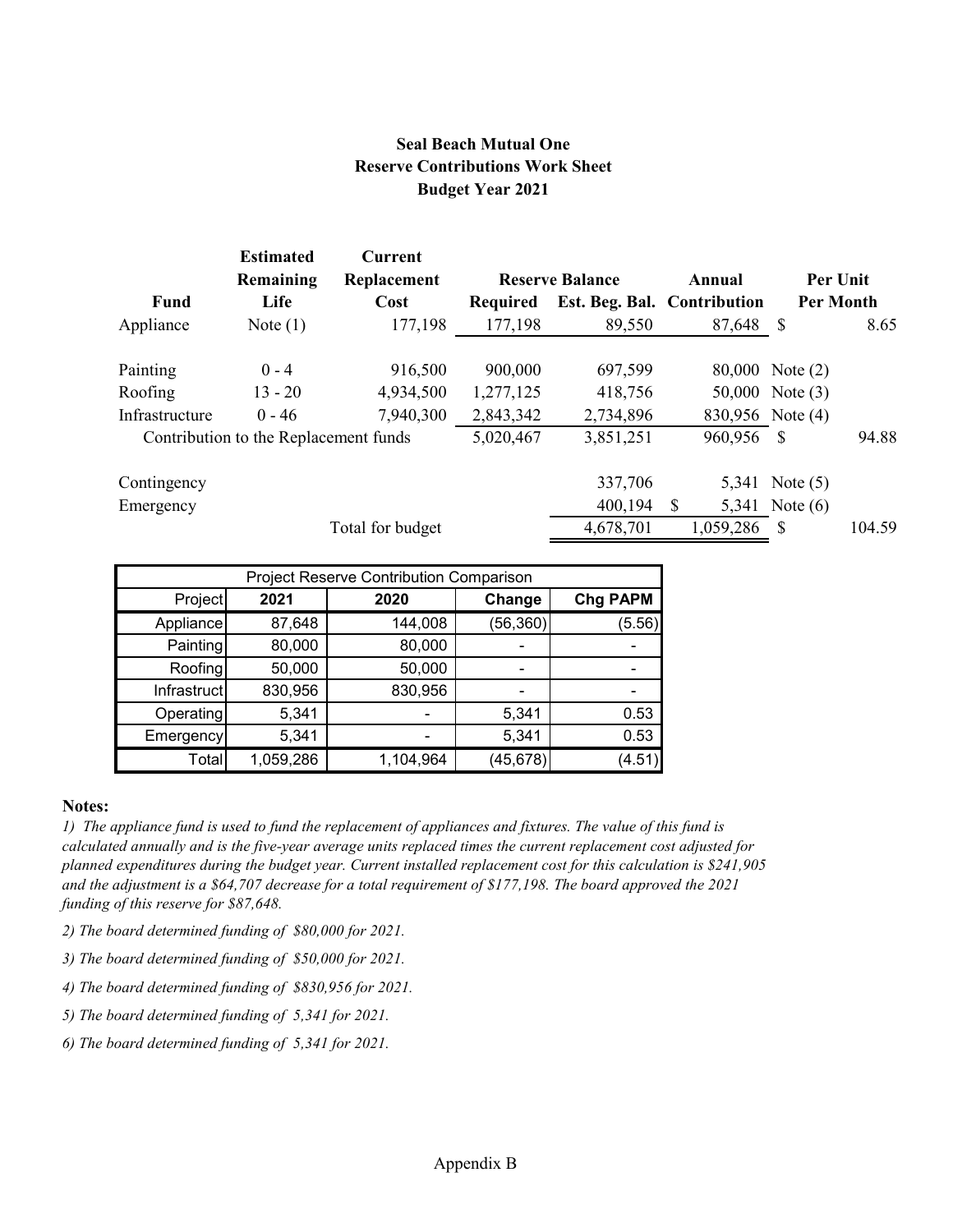#### **Seal Beach Mutual One Appliance Replacement History**

|                                                                                                                                  |          |                  |      |                |      |      |                  |                |                |                |                |                |          | Unit                |        |                      | <b>Installed Cost</b> |
|----------------------------------------------------------------------------------------------------------------------------------|----------|------------------|------|----------------|------|------|------------------|----------------|----------------|----------------|----------------|----------------|----------|---------------------|--------|----------------------|-----------------------|
| <b>Item</b>                                                                                                                      | 2019     | 2018             | 2017 | 2016           | 2015 | 2014 | 2013             | 2012           | 2011           | 2010           | 2009           | 2008           | 2007     | Total $\frac{5}{6}$ | U<br>Ă | Unit Cost            | <b>Extended</b>       |
| Cooktops                                                                                                                         |          | 25               | 18   | 23             | 8    | 10   | 13               | $\overline{4}$ | $\overline{3}$ | 7              | 6              |                | 8        | 139                 | 16     | <sup>\$</sup><br>520 | \$<br>8,323           |
| Ovens                                                                                                                            | 36       | 42               | 49   | 45             | 23   | 42   | 20               | 20             | 12             | 16             | 10             | 15             | 16       | 346                 | 39     | 1,147                | 44,727                |
| Refrigerators                                                                                                                    | 57       | 57               | 51   | 50             | 51   | 45   | 39               | 38             | 18             | 38             | 31             | 36             | 37       | 548                 | 53     | 1,126                | 59,686                |
| <b>Hot Water Heaters</b>                                                                                                         | 10       | 6                | 62   | 185            | 69   | 27   | 9                | 35             | 49             | 181            | 83             | 80             | 27       | 823                 | 66     | 778                  | 51,366                |
| Garbage Disposals                                                                                                                | 34       | 20               | 25   | 28             | 27   | 16   | 22               | 39             | 14             | 21             | 16             | 27             | 26       | 315                 | 27     | 233                  | 6,289                 |
| Sinks - Bath                                                                                                                     | 12       | 9                | 14   | 18             | 10   | 9    | 7                | 3              |                | 7              | 2              |                | 9        | 108                 | 13     | 156                  | 2,032                 |
| Sinks - Kitchen                                                                                                                  | 15       | 14               | 26   | 8              | 10   | 13   | 9                | 4              | $\overline{4}$ | 8              | 4              | 15             | 13       | 143                 | 15     | 662                  | 9,931                 |
| Counters - Bath                                                                                                                  | 4        | 4                | 3    | 4              | 3    | 2    | $\overline{2}$   | $\theta$       | $\Omega$       | 3 <sup>1</sup> | $\Omega$       | 3              | 4        | 32                  |        | 624                  | 2,495                 |
| Counters - Kitchen                                                                                                               | 10       | 7                | 12   | 13             | 6    | 6    | 21               | $\theta$       | $\overline{2}$ | 6              | $\overline{2}$ | 7              | 8        | 100                 | 10     | 1,470                | 14,702                |
| Bath Heaters and Fan                                                                                                             | 28       | 55               | 14   | 9              | 9    | 20   | 10               | 16             | 6              | 9              | 11             | 14             | 10       | 211                 | 23     | 538                  | 12,364                |
| Toilets                                                                                                                          | 26       | 73               | 36   | 31             | 24   | 23   | 32               | 10             | $\overline{3}$ | 18             | 3              | 19             | 13       | 311                 | 38     | 275                  | 10,467                |
| Faucet - Bath                                                                                                                    | 19       | 18               | 21   | 39             | 14   | 21   | 14               | 9              | $\overline{4}$ | 14             | 41             | 13             | 8        | 198                 | 22     | 143                  | 3,142                 |
| Faucet - Kitchen                                                                                                                 | 13       | 42               | 40   | 54             | 40   | 47   | 38               | 18             | 16             | 25             | 19             | 37             | 48       | 437                 | 38     | 191                  | 7,259                 |
| Hot Water Tanks - Laund                                                                                                          |          | $\boldsymbol{0}$ |      | $\overline{0}$ |      |      | $\boldsymbol{0}$ |                |                | $\theta$       |                | 3              | $\theta$ | 10                  |        | 833                  | 833                   |
| Washers                                                                                                                          | $\theta$ |                  | 5    | 9              | 9    | 6    | 7 <sub>1</sub>   | $\overline{2}$ | $\overline{3}$ | 10             | 4              | 3 <sub>l</sub> | 5        | 64                  |        | 936                  | 4,679                 |
| Dryers                                                                                                                           | $\theta$ | $\theta$         | 7    | 17             | 3    | 8    | $\overline{4}$   | 61             | 8              | 14             | 7              | $\overline{3}$ | 9        | 86                  | 5      | 722                  | 3,610                 |
| Estimated replacement cost based on average replacement history with current unit costs - 2015 to 2019 x current prici \$241,905 |          |                  |      |                |      |      |                  |                |                |                |                |                |          |                     |        |                      |                       |

Adjustment based on projected expenditures for 2021 \$ (64,707)

Combined current and contingent appliance replacements \$ 177,198

|                                                | Actual expenditures: |         |
|------------------------------------------------|----------------------|---------|
| Appliances can be billed on bill codes other   | 2019                 | 123,828 |
| than replacement. As such, total replacement   | 2018                 | 137,512 |
| expenditures to the right may be less than the | 2017                 | 149,610 |
| total value of replacement items listed above. | 2016                 | 220,684 |
|                                                | 2015                 | 106,722 |
|                                                | 2014                 | 90,435  |
|                                                | 2013                 | 63,705  |
|                                                | 2012                 | 94,411  |
|                                                | 5 yr average         | 147,671 |